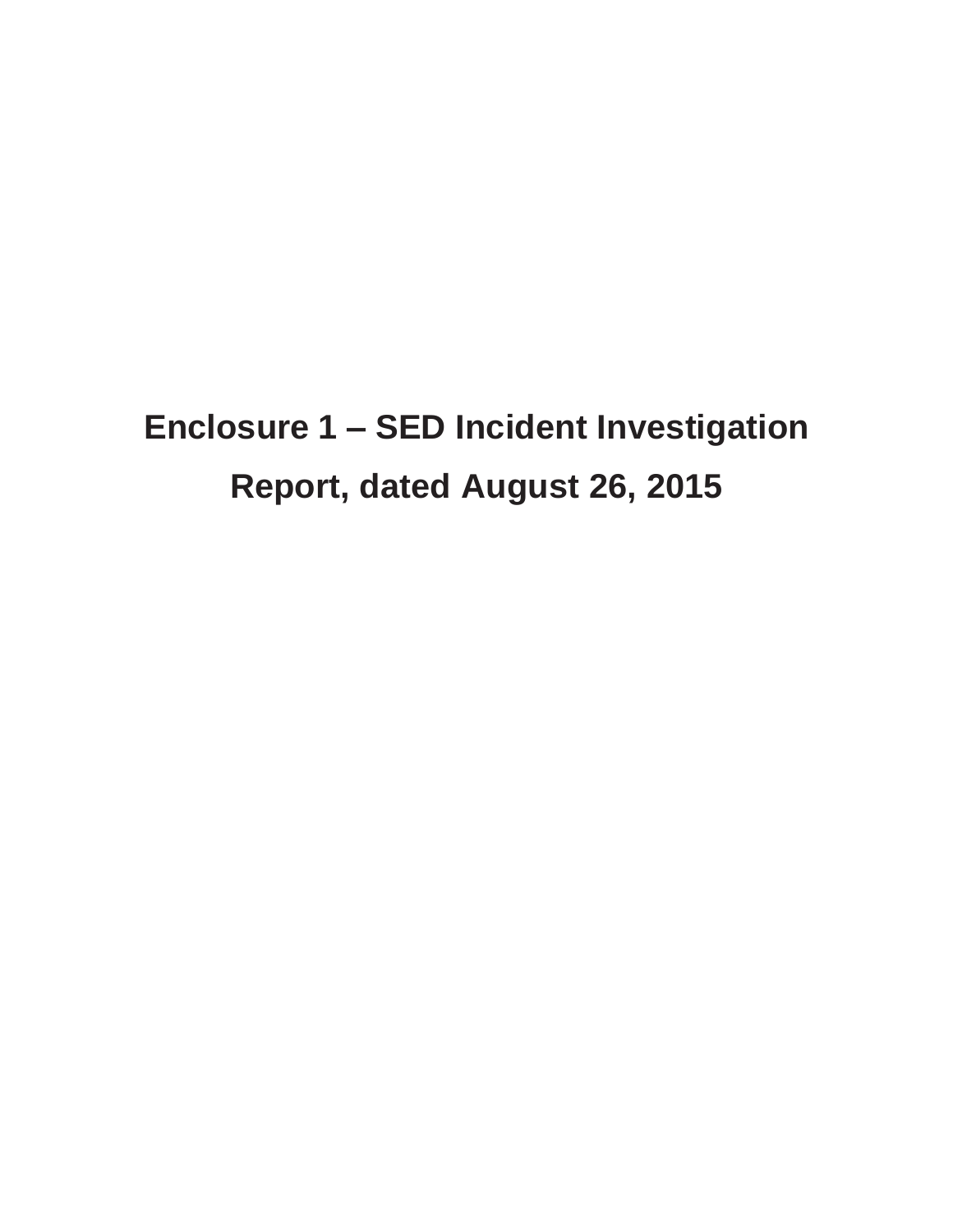## **CALIFORNIA PUBLIC UTILITIES COMMISSION Safety and Enforcement Division Incident Investigation Report**

**Report Date: 8/26/15** 

**Incident Number: E20140827-01** 

**Utility: Pacific Gas and Electric (PG&E)** 

Date and Time of Incident: 8/26/14, 2210 hours, to 8/27/14, 0241 hours

| Location of Incident: | 150 Metcalf Rd      |
|-----------------------|---------------------|
|                       | San Jose, CA 95138  |
|                       | County: Santa Clara |

### **Summary of Incident:**

On August 26-27, 2014, PG&E's Metcalf Substation was burglarized by unknown suspects. The suspects breached the fence and stole construction equipment from the staging yard and the substation operations yard. PG&E reported that approximately \$40,000 in equipment was missing from the substation. SED's investigation found many gaps in PG&E's security management and lack of training for on-site personnel and security management.

Fatality/Injury: None reported

Property Damage: \$40,000 in stolen equipment

Utility Facilities involved: Metcalf Substation - construction equipment and perimeter fence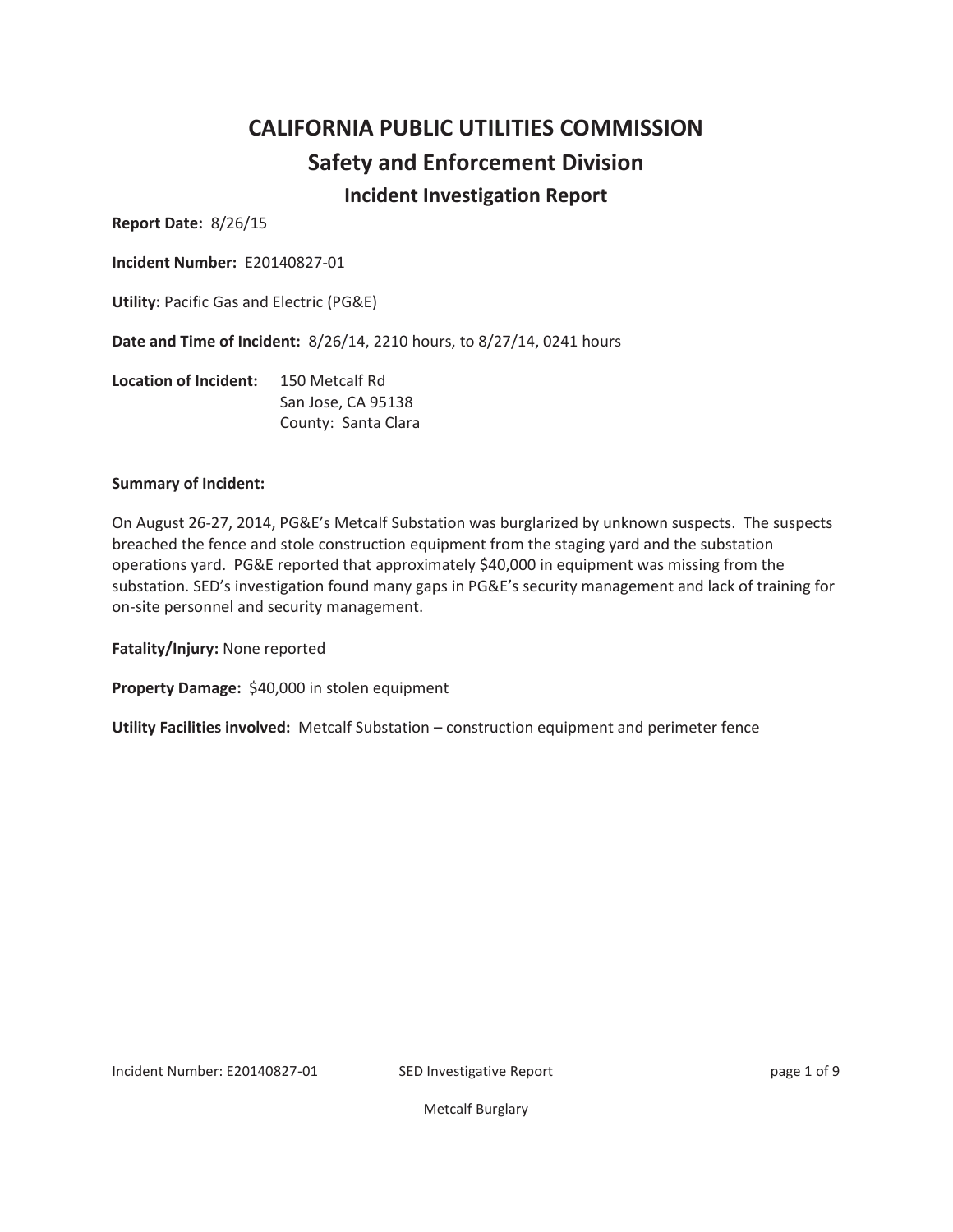### **Witnesses:**

|    | Name                   | Title                                       | Phone        |
|----|------------------------|---------------------------------------------|--------------|
| 1. |                        | PG&E Supervisor, Regulatory                 |              |
| 2. |                        | PG&E Investigator 1, Corporate Security     |              |
| 3. | Meredith Allen         | PG&E Director, Regulatory                   |              |
| 4. |                        | PG&E Investigator 2, Corporate Security     |              |
| 5. | <b>Evermary Hickey</b> | PG&E Director, Emergency Preparedness       |              |
| 6. | Sergeant Bryan Glatz   | Sheriff's Investigator, Santa Clara Sheriff | 408.808.4400 |
| 7. | Raymond Cho            | CPUC, SED Investigator                      | 415.703.2236 |

### Evidence:

| <b>Source</b> | <b>Description</b>                     |
|---------------|----------------------------------------|
| 1. PG&E       | Initial Online Incident Report 8/27/14 |
| 2. CPUC       | Field Visit with Photographs 8/28/14   |
| 3. CPUC       | Data Request 1 on 8/28/14              |
| 4. PG&E       | Response 1 on 9/4/14                   |
| 5. PG&E/CPUC  | Meeting debrief at CPUC 9/5/14         |
| 6. CPUC       | Letter to PG&E 10/3/14                 |
| 7. PG&E       | Root Cause Analysis 11/21/14           |
| 8. CPUC       | Call with Sgt. Bryan Glatz 12/15/14    |
| 9. CPUC       | Data Request 2 on 3/20/15              |
| 10. PG&E      | Response 2 on 4/15/15                  |
| 11. PG&E      | Supplemental Response 2 on 5/22/15     |

Incident Number: E20140827-01

\* SED Investigative Report that is a set of 9 page 2 of 9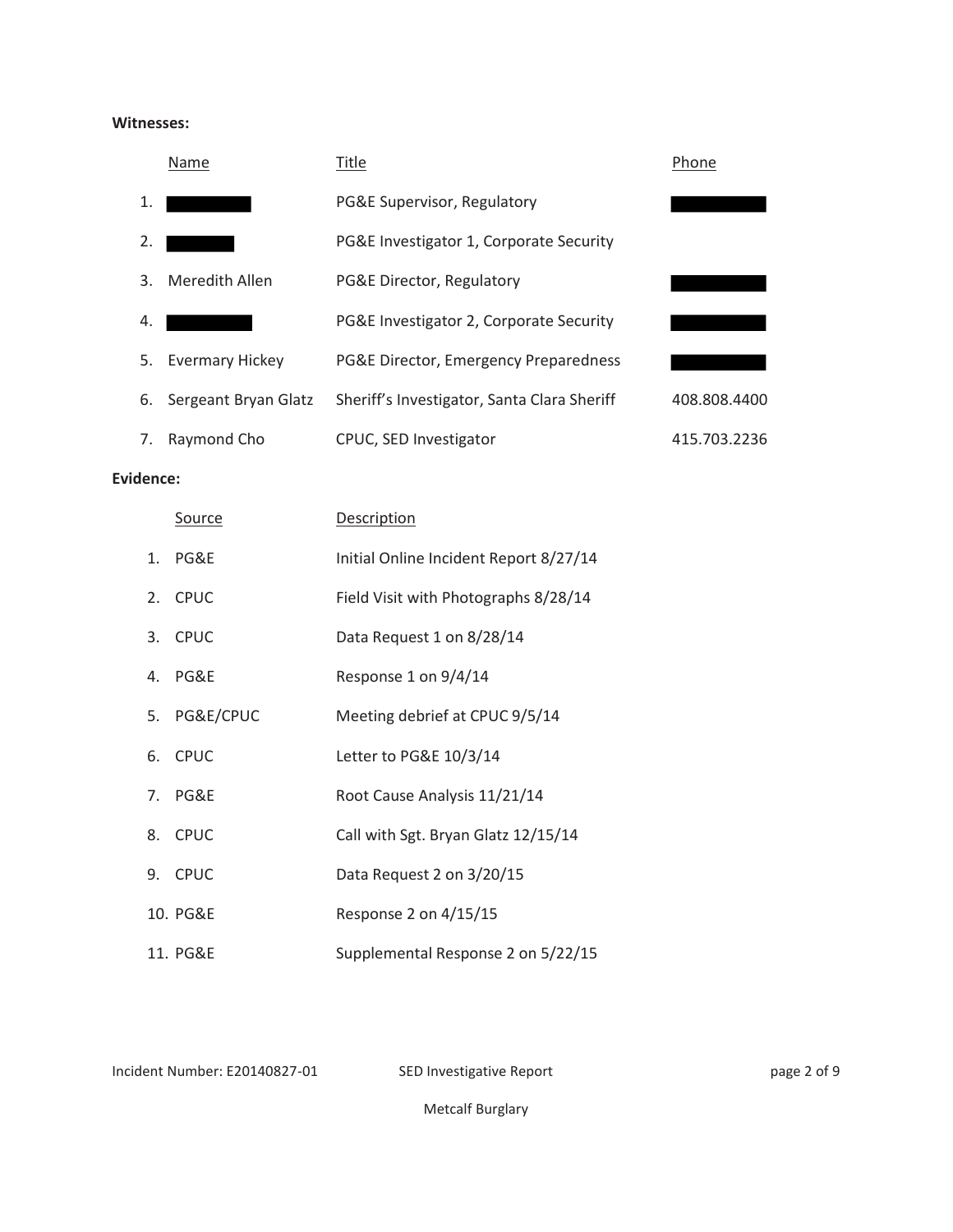### **Observations and Findings:**

Multiple alarms sounded at various times between 2210 hours on August 26, 2014, and 0241 hours on August 27, 2014, at PG&E's Metcalf substation. The alarms were the result of intruders who forced their way into the general construction (GC) yard next to Metcalf Substation, and two substation yards. The yards were burglarized of construction equipment valued at almost \$40,000. Although sensors alerted PG&E's employees and all and all and a of the intruders, their review of surveillance camera feeds did not show the intruders. It was not until 0600 hours on August 27, that PG&E's construction crews noticed breaches in the fence as shown in figure 1. PG&E corporate security further inspected the site and found several containers were also accessed by force. PG&E did not report any impact on the electrical grid or any customer outages. The table in Appendix A chronologically summarizes key events for this incident.

On August 28, 2014, SED's investigator visited the Metcalf Substation, met with PG&E Investigator 2 and Regulatory Supervisor and to debrief them regarding the stolen construction equipment and breached fence. SED's investigator observed that the Northeast perimeter fence of Metcalf substation runs parallel to state highway 101 and is easily accessible through the dirt path. The Northwest perimeter fence surrounding the general construction yard is almost perpendicular to the highway and is also accessible through the dirt field. **The lack of the breach points along** the Northeast and Northwest perimeter fences (see Figure 1 above) that surround the construction yard and operations yard (230 kV yard) were found. The suspects could have accessed PG&E's property from the highway (see Figure 2).

Incident Number: E20140827-01

SED Investigative Report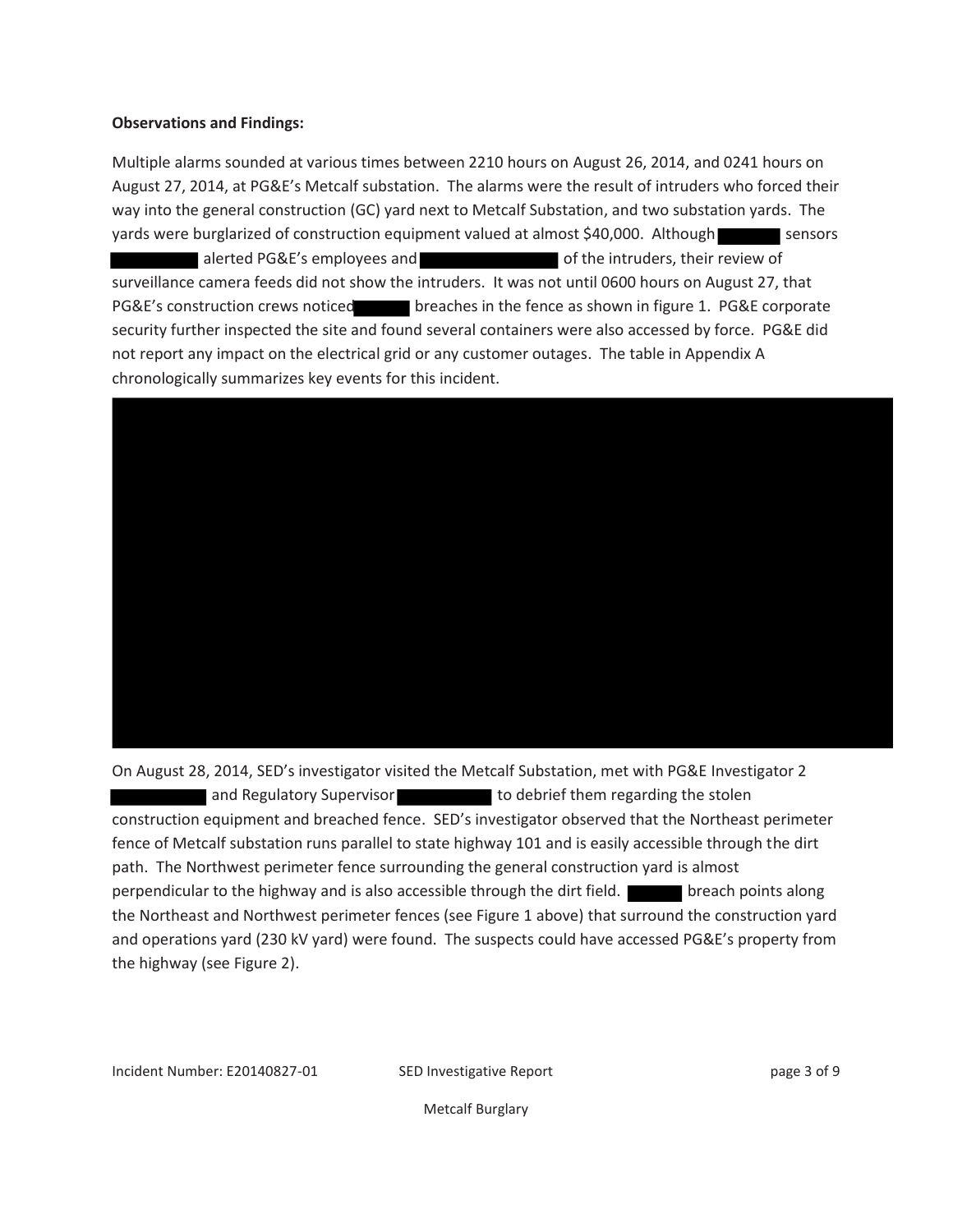

Figure 2. (left) Repaired Northwest fence (facing highway 101 from West to East) Figure 3. (right) with trailer obscuring view (along Northwest fence)

During the field visit, it was observed that PG&E had set up surveillance cameras at various points along the perimeter fence. The intruders cut the fence at strategic places behind a trailer and under a tree (see Figure 3). The other two locations were within sight of the security cameras. However, PG&E employees indicated that they were not aware of the intruders until after the incident had occurred. When the alarms sounded, PG&E security and control center employees indicated that they reviewed the surveillance feeds and they could not confirm a security breach.

Evidence in the form of sheared pad locks and chain links led the investigator to believe a basic bolt cutter or metal shears were the tools used by the suspects to access the fence and the equipment containers. Containers as far as 800 feet away from the access point were forcibly opened. Metal thread shavings were observed outside the fence indicating the removal of a threading tool from the yard. PG&E is currently working with the Santa Clara Sheriff's Department as they conduct their own investigation to find the suspects.

SED's investigation revealed that at the time of the incident,

failed to properly respond to alarms, and on-site personnel failed to routinely patrol the perimeter. When alarms were triggered, security staff did not adequately check different perspectives from the various cameras at either yard. PG&E employees viewed the yards from at least three (3) different cameras and did not find any suspicious activity at that time. Thus, the security staff cleared the alarms once they found no evidence of entry. Camera feeds

Incident Number: E20140827-01

SED Investigative Report

page 4 of 9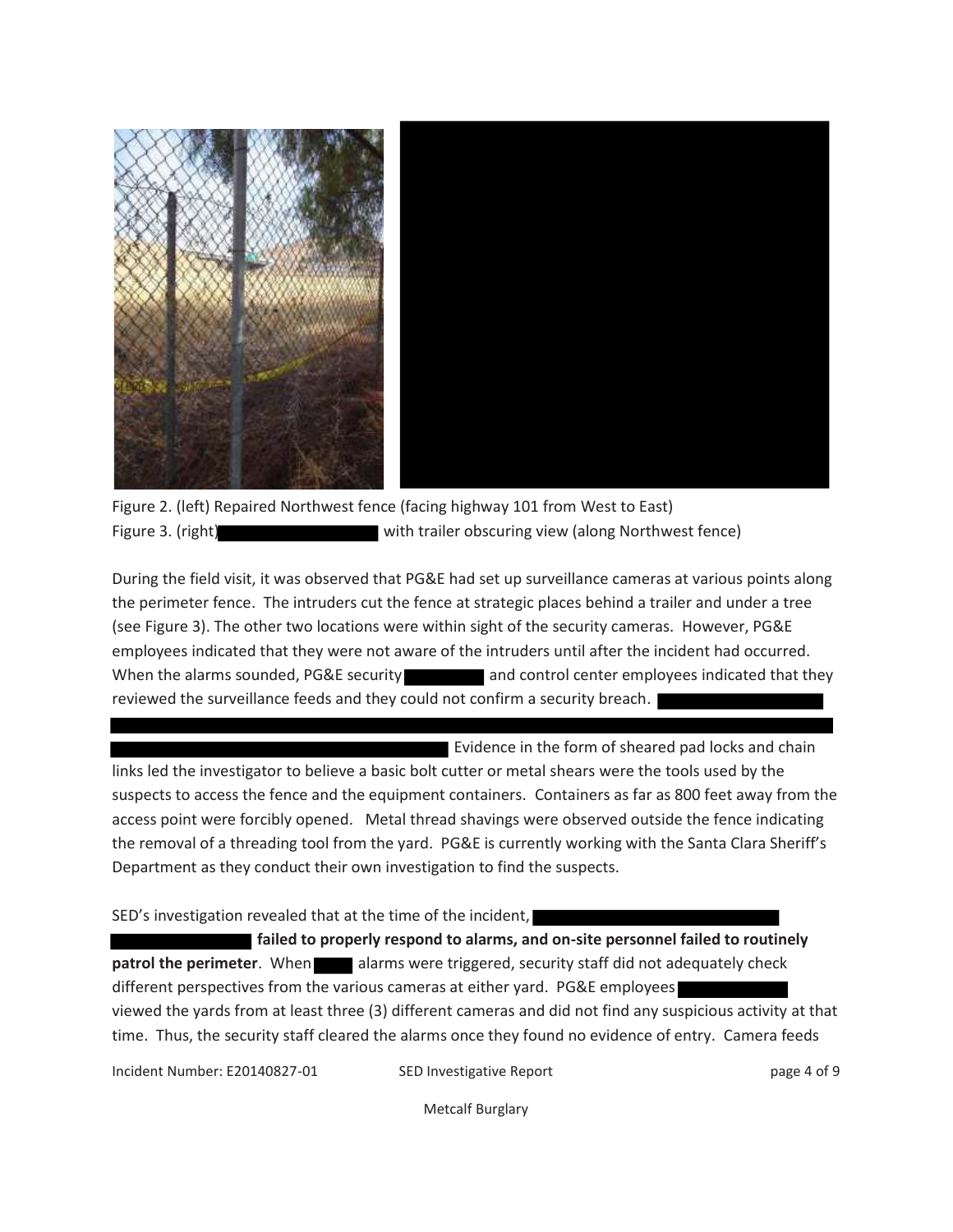were the only means used to verify the alarms instead of physically investigating the presence of any intruders. By clearing the alarm the intruders were allowed to continue surveying the substation for more containers to burglarize.

Security measures and equipment including perimeter states are sensors, surveillance cameras, lighting, and on-site patrol units were in place at the time of the incident. With security equipment in working order and a few cameras with an unobstructed view of the fence, the intruders took advantage of gaps (see summary of deficiencies below) in PG&E's security management and were able to cut the locks and access about six (6) different containers or trailers in both the GC and substation yards.

The following list summarizes all deficiencies discovered during the investigation:

- Lack of an accountable training procedure to verify security staff training (no records verifying training was completed)
- Lack of a proper preventative maintenance plan for security equipment (security equipment is not serviced)
- Insufficient security equipment and monitoring system
- Absent supervising staff at critical substations (no supervisors to manage constant patrols)
- Absent security staff inside the substation (as opposed to perimeter management)
- Lack of PG&E Security Control Center staff
- Breakdown in communication between on-site officers and control center staff

The previous vandalism that occurred on April 16, 2013, at the same substation was enough to alert PG&E to possible gaps in its security policy, and that additional measures were necessary to physically protect its critical substations. However, PG&E failed to properly execute new countermeasures to protect its facilities, employees, and the electric grid. In this latest incident, the on-site guards should have been able to verify an actual intrusion by physically inspecting various facilities in the substation and contacting the local authorities for assistance. An intentional sounding of a certain security alarm could have stopped the intruders from continuing to explore the yard for more than four hours. If PG&E had properly calibrated the sensors because to limit the number of the company would have had a higher chance at thwarting this burglary or preventing it from happening.

After this incident, PG&E reviewed and improved its security management by taking the following measures: increased security personnel and re-established supervisor position at Metcalf Substation, mandated that routine patrols be closely monitored by supervisors, addressed gaps in security response protocol, enhanced security equipment (lighting and cameras), replaced emphasized and re-evaluated training requirements, and conducted penetration testing (proactively Incident Number: E20140827-01 SED Investigative Report page 5 of 9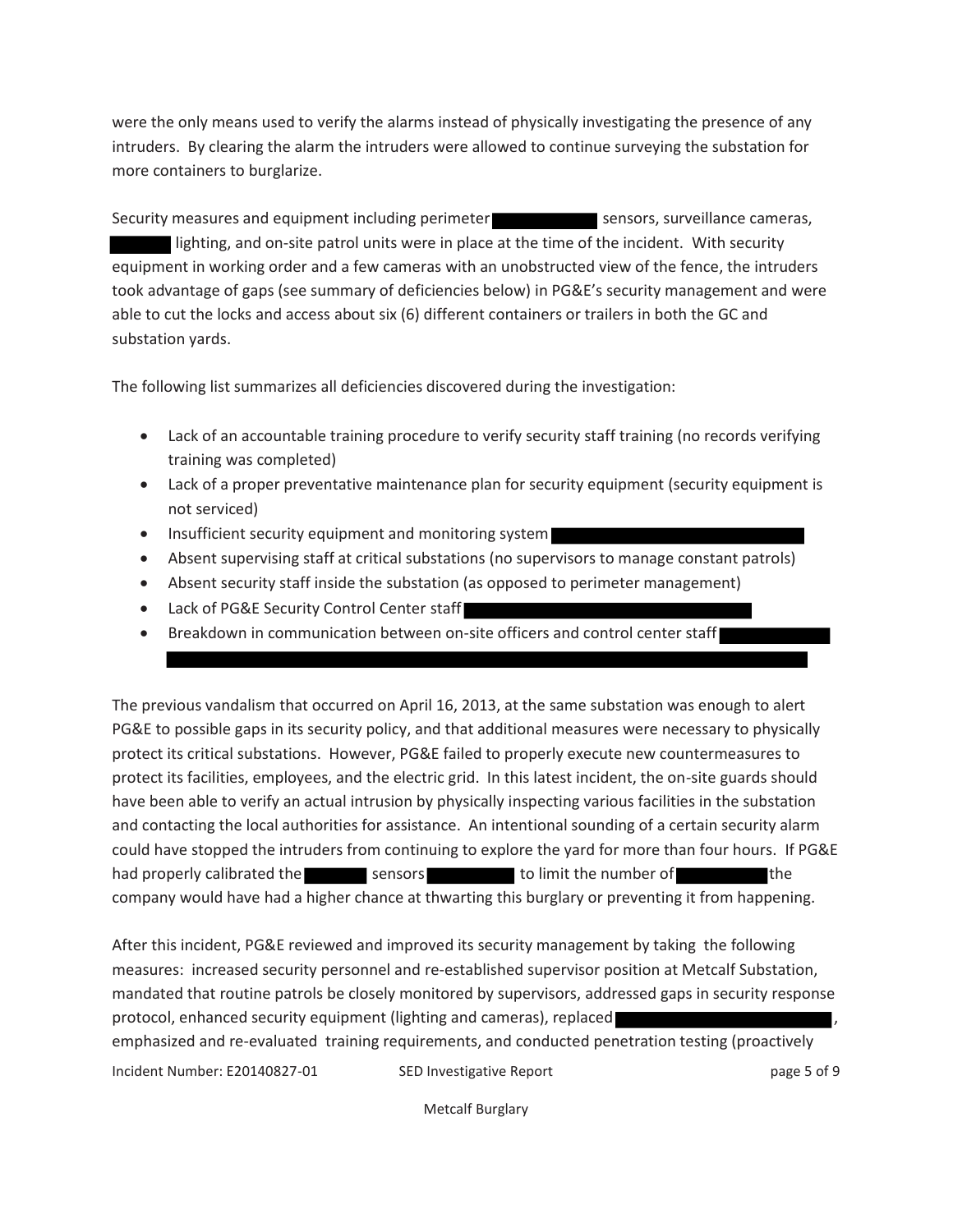evaluating PG&E's security management for weaknesses). Additionally, PG&E received a permit to build an opaque wall on September 22, 2014 and has proceeded to construct the new wall around the perimeter of Metcalf substation.

In response to this incident, the SED requested that PG&E conduct a Root Cause Analysis (RCA) on the events leading up to the burglary. PG&E did so. The RCA report included: events that occurred during and following the August 26-27 incident, PG&E's hiring practices and management of third party contractors, protocols in place and how such procedures functioned during and following the incident, and all PG&E planned security countermeasures with implementation dates. PG&E submitted the confidential RCA to SED on November 21, 2014, along with a public Summary Report, which has been posted on the Commission's website. Contained in the Summary Report is a briefing of what transpired on April  $16<sup>th</sup>$  and August  $26<sup>th</sup>$ , along with measures to address gaps in security management and physical security enhancements. SED recommends that PG&E continue to adhere to PG&E's "Action Plan Summary" and complete improvements by the dates scheduled.

PG&E also presented to SED its security management action plan, outlined in the RCA report, which addresses the gaps in security mentioned above. PG&E plans to develop and implement a more robust training program for security staff to ensure a proper response to alarms, implement the use of human performance tools within the security control center, and develop a set of security policies and procedures for:

- Security guards
- Work performed at the control center
- Training requirements and tracking for security staff
- Maintenance and repairs for security systems

### $\mathsf{Recommendations}\colon$

SED recommends and expects PG&E to fully implement its security management action plan, as PG&E indicated. In implementing its plan, PG&E shall address the following:

• PG&E shall require that the security contractor patrol the perimeter routinely and perform a thorough inspection of the fence line at all times. Regardless of notifications from alarms, the patrol should have noticed activity within or outside of PG&E property. Although static camera feed positions were reviewed, cameras could have been

for a more thorough investigation after the alarm sounded. PG&E should place additional cameras that survey the blind spots of other cameras that could have aided in verifying the alarm.

Incident Number: E20140827-01

\*"=E4BC860C8E4)4?>AC ?064 >5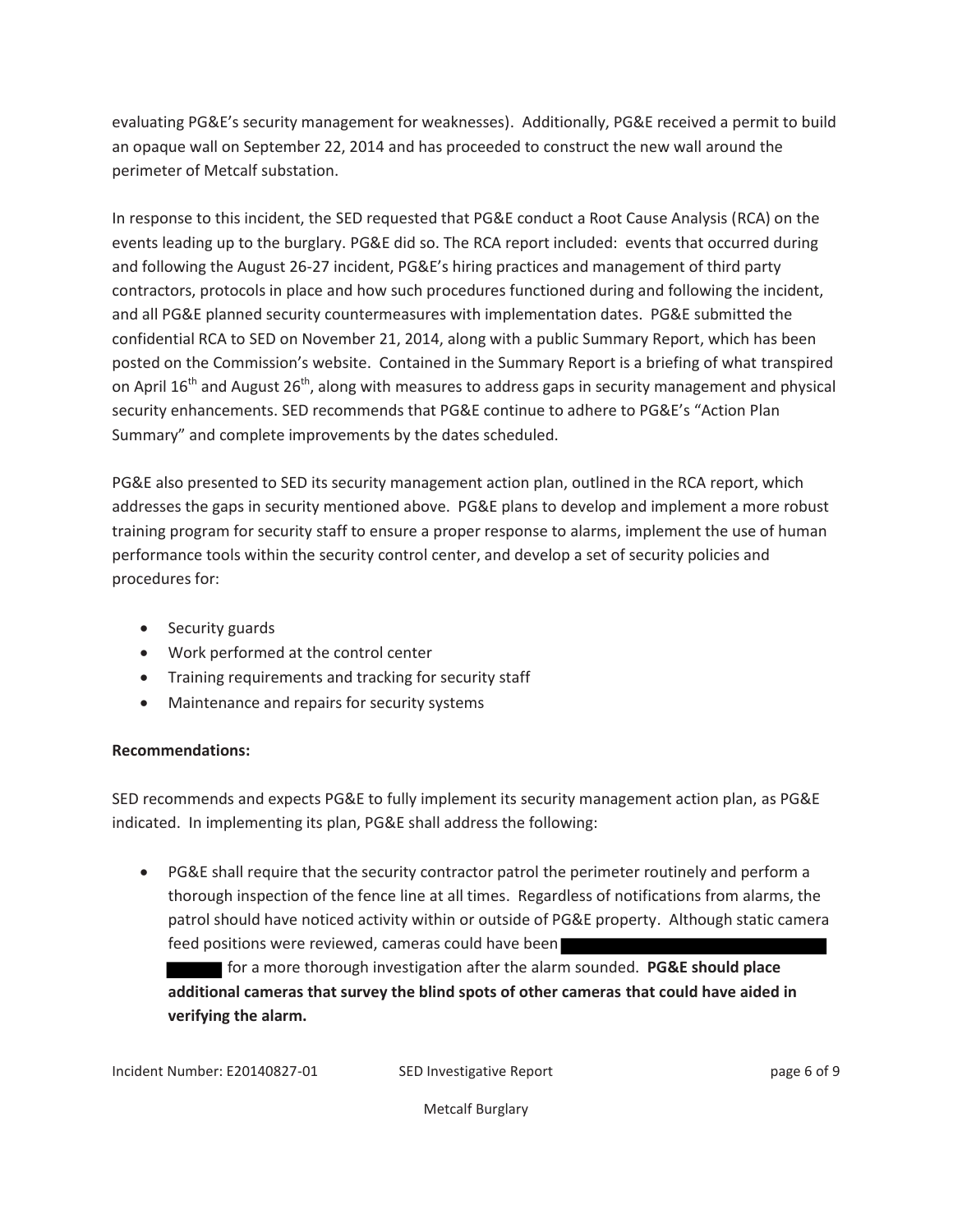- PG&E's report of events also noted limited visibility PG&E shall install for each camera, or shall install cameras to increase chances for validation of the alarm. |
- Personnel at the substation and within the PG&E security control center

**EXAMPLE PG&E shall adequately train** 

security management and on-site personnel to properly identify and respond to alarms.

The alarm at Metcalf substation could be set off due to many reasons, Retween 2200 hours on August 26 and 0300 hours on August 27

| PG&E's security control center reported |                                            |
|-----------------------------------------|--------------------------------------------|
|                                         | of these alarms occurred at                |
| Metcalf substation.                     |                                            |
|                                         |                                            |
|                                         | PG&E shall properly maintain               |
| security equipment                      |                                            |
| sensors                                 | should be calibrated and tested routinely. |

### Preliminary Statement of Pertinent General Order, Public Utilities Code **Requirements and/or Federal Requirements:**

PG&E failed to furnish and maintain its equipment and facilities at the Metcalf substation as required by Public Utilities Code section 451.

### **Conclusion:**

The breach of security at PG&E substation was caused by several gaps in security management, including the lack of training, failing to identify blind spots **the perimeter**, inaction by security personnel **Exercise 20** inadequate maintenance of security equipment, and a lack of suitable camera equipment and lights. PG&E has proposed measures to remedy all the identified gaps and to improve the security of substations. SED expects PG&E to fully implement the proposed measures and SED will continue to monitor PG&E's planned progress to ensure that all measures to harden physical security are completed in a timely manner.

Incident Number: E20140827-01

SED Investigative Report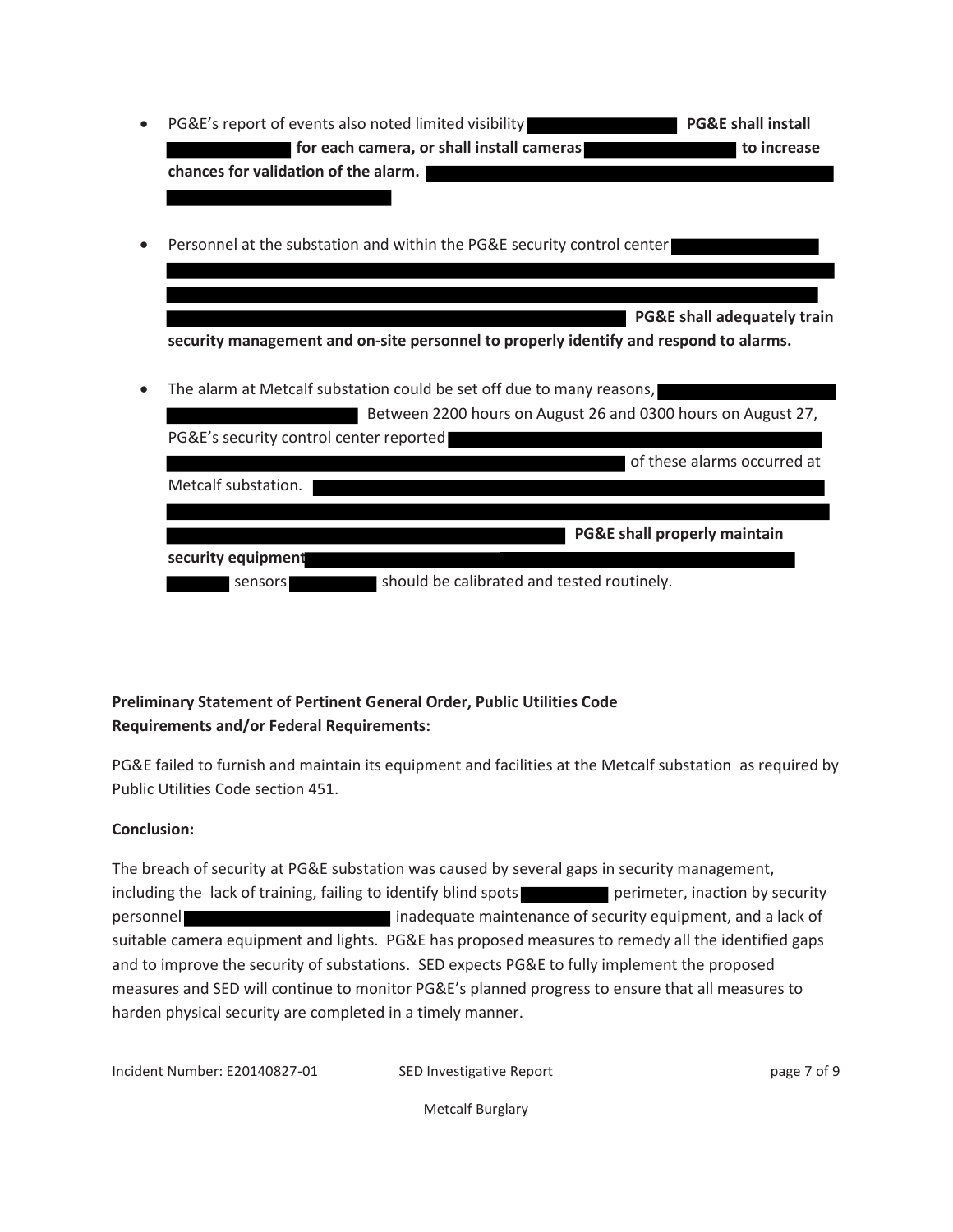| Time (year/month/day:(hour))      | <b>Activity</b>                                                                                                        |
|-----------------------------------|------------------------------------------------------------------------------------------------------------------------|
|                                   |                                                                                                                        |
| 2014/08/26:(2210-2252 hours)      | sensor triggers alarm three (3) separate times in<br>General Construction (GC) yard adjacent to Metcalf<br>Substation. |
| 2014/08/26:(2302 hours)           | Alarm is logged as false alarm by security<br>and<br>PG&E security staff.                                              |
| 2014/08/26:(2349 hours)           | A fourth alarm is experienced from the GC yard and is<br>logged as a                                                   |
| Next Day 2014/08/27: (0000 hours) |                                                                                                                        |
| 2014/08/27:(0202 hours)           | sensor triggers first alarm (1) in Metcalf<br>Substation yard.                                                         |
| 2014/08/27: (0204 hours)          | Security staff reviews live camera feed in the vicinity of<br>alarm. Alarm cleared after staff found no activity.      |
| 2014/08/27:(0209-0218 hours)      | and are cleared as                                                                                                     |
| 2014/08/27: (0218 hours)          | triggers second alarm (2) in Metcalf<br>Substation yard and staff reviews recorded footage for 30<br>minutes.          |
| 2014/08/27:(02 hours)             | Third alarm (3) experienced in Metcalf Substation yard.                                                                |
| 2014/08/27:(02 hours)             | Fourth alarm (4) experienced in Metcalf Substation yard.                                                               |
| 2014/08/27:(02 hours)             | Alarm cleared after no activity was verified after<br>reviewing recorded footage.                                      |
| 2014/08/27:(02 hours)             | Fifth alarm (5) experienced in Metcalf Substation yard.                                                                |
| 2014/08/27:(02 hours)             | Sixth alarm (6) experienced in Metcalf Substation yard.                                                                |
| 2014/08/27:(02 hours)             | Seventh alarm (7) experienced in Metcalf Substation<br>yard.                                                           |

### Appendix A. Summary of Events at Metcalf Substation

Incident Number: E20140827-01

SED Investigative Report